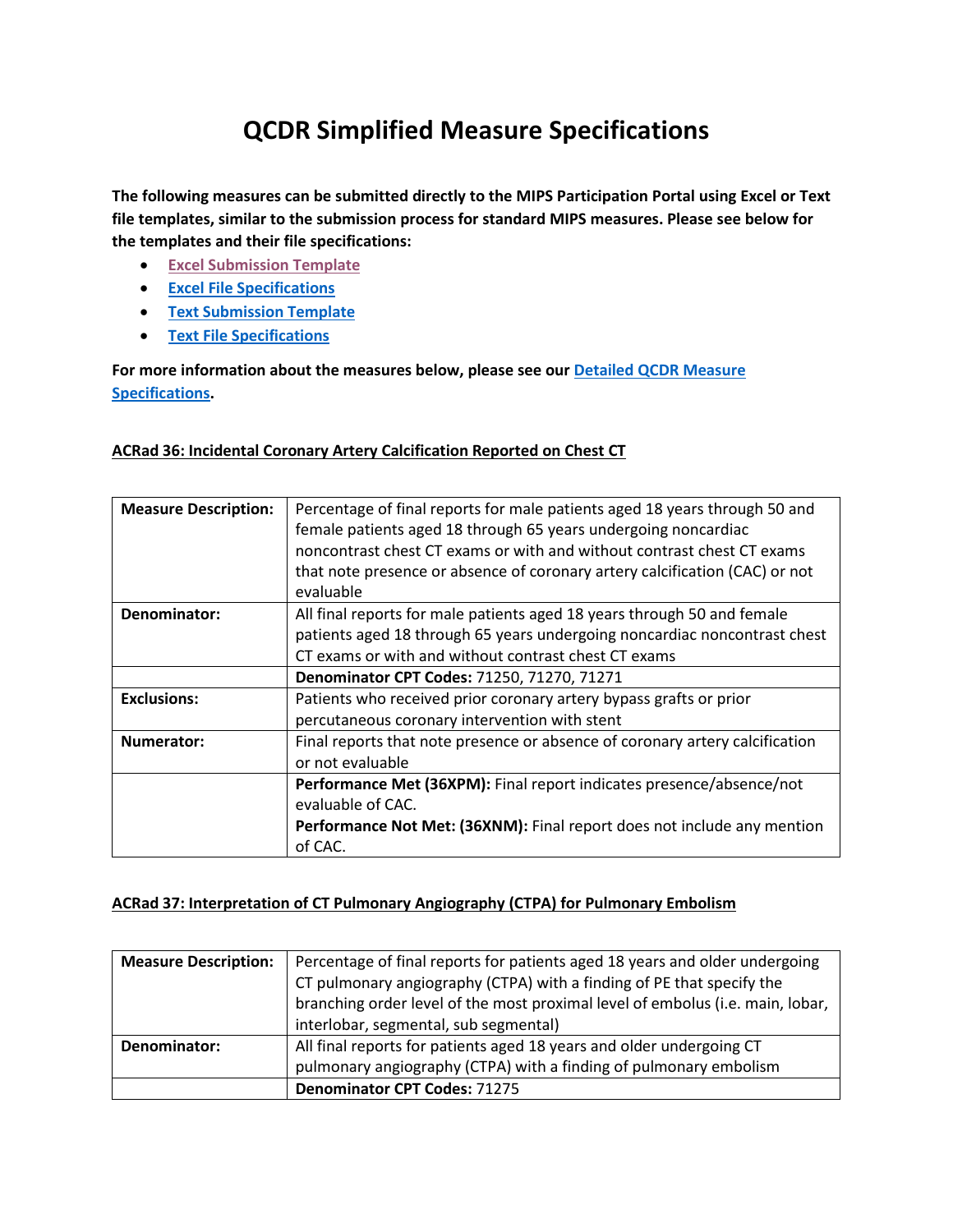|                    | Secondary Denominator Info (ICD-10, finding of pulmonary embolism):           |
|--------------------|-------------------------------------------------------------------------------|
|                    | 126.01, 126.02, 126.09, 126.90, 126.92, 126.93, 126.94, 126.99, 127.82, 008.2 |
| <b>Exclusions:</b> | None                                                                          |
| Numerator:         | Final reports that specify that branching order level of the most proximal    |
|                    | level of embolus (i.e. main, lobar, interlobar, segmental, subsegmental)      |
|                    | Performance Met (37XPM): Final report specifies branching order level of      |
|                    | the most proximal level of embolus.                                           |
|                    | Performance Not Met: (37XNM): Final report does not specify branching         |
|                    | order of the most proximal level of embolus.                                  |

#### **ACRad 38: Use of Low Dose Cranial CT or MRI Examinations for Patients with Ventricular Shunts**

| <b>Measure Description:</b> | Percentage of patients aged less than 18 years with a ventricular shunt        |
|-----------------------------|--------------------------------------------------------------------------------|
|                             | undergoing cranial imaging exams to evaluate for ventricular shunt             |
|                             | malfunction undergoing either low dose cranial CT exams or MRI                 |
| Denominator:                | All patients aged less than 18 years with a ventricular shunt undergoing       |
|                             | cranial imaging exams to evaluate for ventricular shunt malfunction            |
|                             | Denominator CPT Codes: 70450, 70460, 70470, 70496, 70551, 70552, 70553         |
|                             | Secondary Denominator Info (Evaluation for ventricular shunt                   |
|                             | malfunction): DX038                                                            |
| <b>Exclusions:</b>          | Patients with an active diagnosis or history of cancer; Patients with a        |
|                             | diagnosis of meningitis; Trauma patients                                       |
| Numerator:                  | Patients undergoing either low dose cranial CT exams or MRI                    |
|                             |                                                                                |
|                             | <b>Note:</b> For this measure, "low-dose cranial CT" is defined as dose length |
|                             | product (DLP) <300 mGy for patients aged 2 years and younger; DLP <405 for     |
|                             | patients aged 3 through 6; DLP <492 for patients aged 7 through 10, DLP        |
|                             | <604 for patients aged 11 through 14, and DLP <739 for patients aged 15 and    |
|                             | up.                                                                            |
|                             | Performance Met (38XPM): Patient is undergoing either low-dose CT or           |
|                             | MRI.                                                                           |
|                             | Performance Not Met: (38XNM): Patients is not undergoing either low-dose       |
|                             | CT or MRI.                                                                     |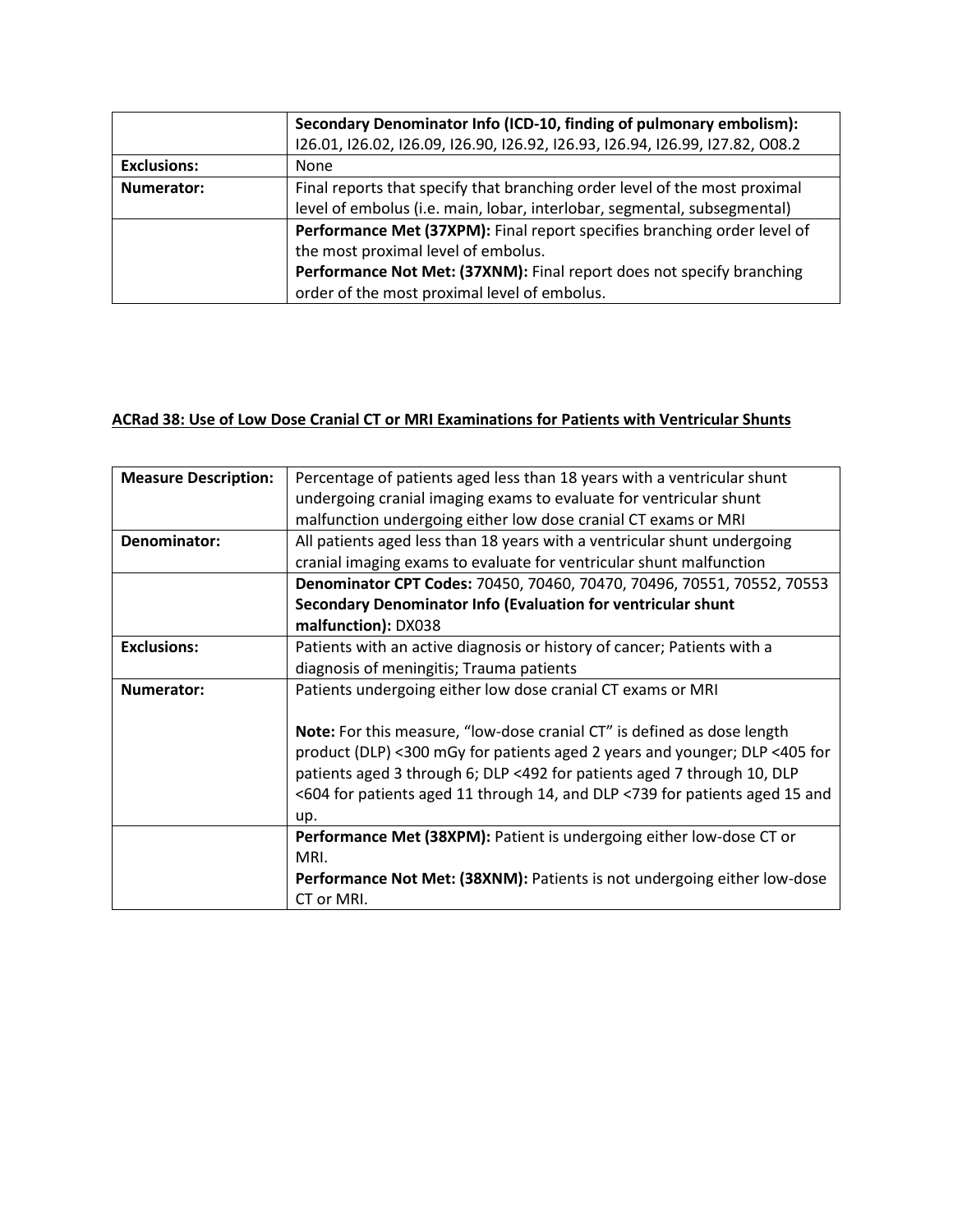## **ACRad 39: Use of Low Dose CT Studies for Adults with Suspicion of Urolithiasis or Nephrolithiasis**

| <b>Measure Description:</b> | Percentage of patients aged 18 years and older with a diagnosis of<br>urolithiasis or nephrolithiasis undergoing CT imaging exams of the abdomen<br>or pelvis to evaluate for urologic stones undergoing only low-dose CT exams<br>of the abdomen or pelvis without intravenous contrast |
|-----------------------------|------------------------------------------------------------------------------------------------------------------------------------------------------------------------------------------------------------------------------------------------------------------------------------------|
| Denominator:                | All patients aged 18 years and older with a diagnosis of urolithiasis or                                                                                                                                                                                                                 |
|                             | nephrolithiasis undergoing CT exams of the abdomen or pelvis without<br>intravenous contrast to evaluate for urologic stones                                                                                                                                                             |
|                             | Denominator CPT Codes: 72192, 72194, 74150, 74170, 74176, 74178                                                                                                                                                                                                                          |
|                             | Secondary Denominator Info (ICD-10, urologic stone evaluation): DX039                                                                                                                                                                                                                    |
| <b>Exclusions:</b>          | Patients with a BMI of >35 or equivalent (i.e. waist circumference >88cm in<br>women and >102cm in men)                                                                                                                                                                                  |
| Numerator:                  | Patients undergoing only low-dose CT exams of the abdomen or pelvis                                                                                                                                                                                                                      |
|                             | Note: For this measure, "low-dose CT" is defined as DLP <650 mGy                                                                                                                                                                                                                         |
|                             | Performance Met (39XPM): Patient is undergoing only low-dose CT of the                                                                                                                                                                                                                   |
|                             | abdomen or pelvis.                                                                                                                                                                                                                                                                       |
|                             | Performance Not Met: (39XNM): Patient is not undergoing only low-dose CT<br>of the abdomen or pelvis.                                                                                                                                                                                    |

**ACRad 40: Use of Structured Reporting in Prostate MRI**

| <b>Measure Description:</b> | Percentage of final reports for male patients aged 18 years and older      |
|-----------------------------|----------------------------------------------------------------------------|
|                             | undergoing prostate MRI for prostate cancer screening or surveillance that |
|                             | include reference to a validated scoring system such as Prostate Imaging   |
|                             | Reporting and Data System (PI-RADS)                                        |
| Denominator:                | All final reports for male patients aged 18 years and older undergoing     |
|                             | prostate MRI for prostate cancer screening or surveillance                 |
|                             | Denominator CPT Codes: 72195, 72196, 72197, 72198                          |
|                             | Secondary Denominator Info (Prostate screening or surveillance): DX040     |
| <b>Exclusions:</b>          | <b>None</b>                                                                |
| Numerator:                  | Final reports that include reference to a validated scoring system such as |
|                             | Prostate Imaging Reporting and Data System (PI-RADS)                       |
|                             | Performance Met (40XPM): Final report includes reference to PI-RADS or     |
|                             | other scoring system.                                                      |
|                             | Performance Not Met: (40XNM): Final report does not include reference to   |
|                             | PI-RADS or other scoring system.                                           |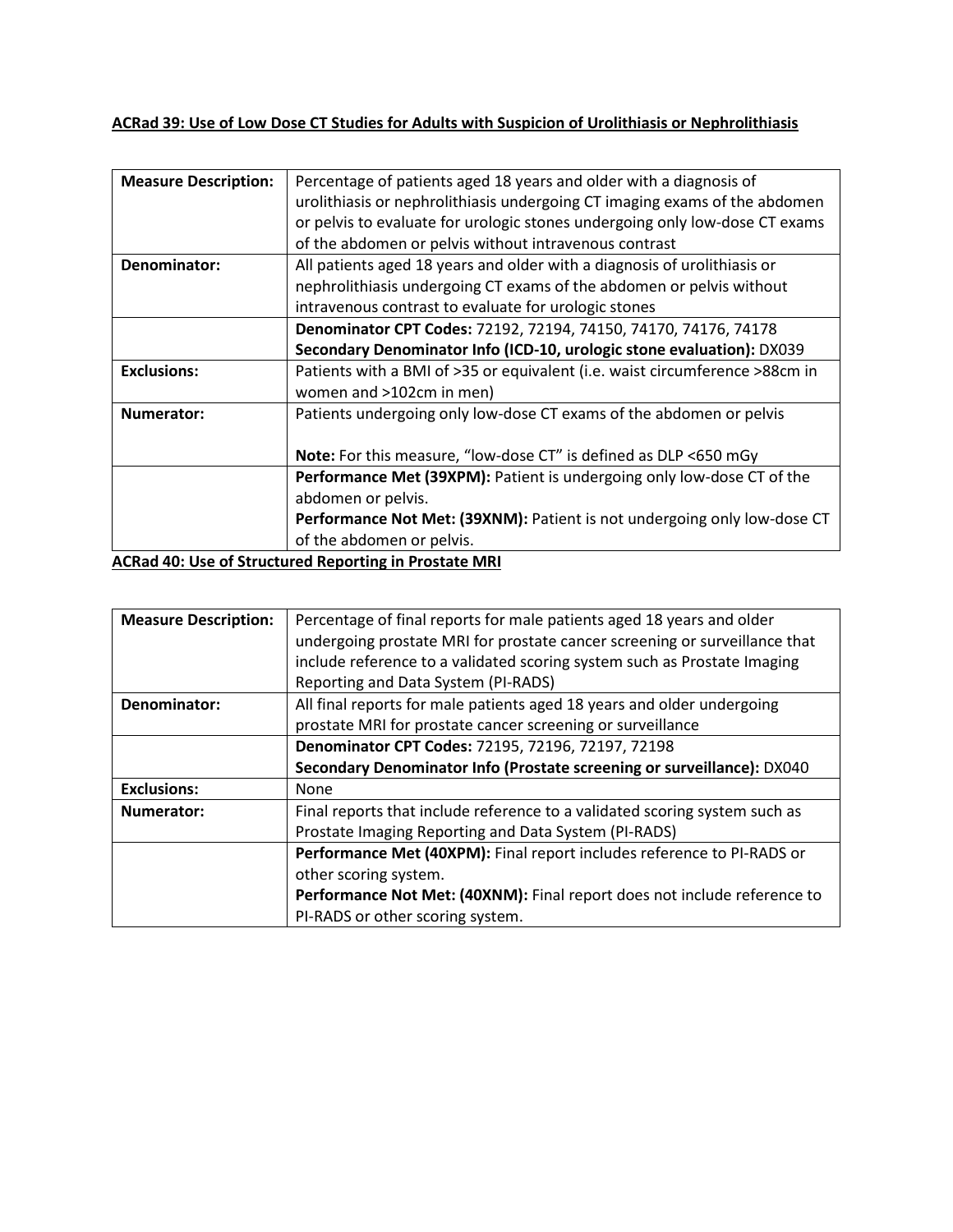# **ACRad 41: Use of Quantitative Criteria for Oncologic FDG PET Imaging**

| <b>Measure Description:</b> | Percentage of final reports for all patients, regardless of age, undergoing |
|-----------------------------|-----------------------------------------------------------------------------|
|                             | non-CNS oncologic FDG PET studies that include at a minimum:                |
|                             | a. Serum glucose (e.g. finger stick at time of injection)                   |
|                             | b. Uptake time (interval from injection to initiation of imaging)           |
|                             | c. One reference background (e.g. volumetric normal liver or mediastinal    |
|                             | blood pool) SUV measurement, along with description of the SUV              |
|                             | measurement type (e.g. SUVmax) and normalization method (e.g. BMI)          |
|                             | d. At least one lesional SUV measurement OR diagnosis of "no disease-       |
|                             | specific abnormal uptake"                                                   |
| Denominator:                | All final reports for all patients, regardless of age, undergoing non-CNS   |
|                             | oncologic FDG PET studies                                                   |
|                             | Denominator CPT Codes: 78811, 78812, 78813, 78814, 78815, 78816,            |
|                             | G0219, G0235                                                                |
|                             | Secondary Denominator Info (Oncologic study using FDG                       |
|                             | radiopharmaceutical): DX041                                                 |
| <b>Exclusions:</b>          | None                                                                        |
| Numerator:                  | Final reports for FDG PET scans that include at a minimum elements a.       |
|                             | through d. listed above.                                                    |
|                             | Performance Met (41XPM): Final report includes at a minimum elements a.     |
|                             | through d. above.                                                           |
|                             | Performance Not Met: (41XNM): Final report does not include elements a.     |
|                             | through d.                                                                  |

# **ACRad 42: Surveillance Imaging for Liver Nodules <10mm in Patients at Risk for Hepatocellular Carcinoma (HCC)**

| <b>Measure Description:</b> | Percentage of final ultrasound reports with findings of liver nodules < 10 mm   |
|-----------------------------|---------------------------------------------------------------------------------|
|                             | for patients aged 18 years and older with a diagnosis of hepatitis B or         |
|                             | cirrhosis undergoing screening and/or surveillance imaging for                  |
|                             | hepatocellular carcinoma with a specific recommendation for follow-up           |
|                             | ultrasound imaging in 3-6 months based on radiological findings                 |
| Denominator:                | All final ultrasound reports with findings of liver nodules < 1 cm for patients |
|                             | aged 18 years and older with a diagnosis of hepatitis B or cirrhosis            |
|                             | undergoing screening and/or surveillance imaging for hepatocellular             |
|                             | carcinoma                                                                       |
|                             | Denominator CPT Codes: 76700, 76705, 76981, 76982                               |
|                             | Secondary Denominator Info (ICD-10, diagnosis of cirrhosis or hepatitis B):     |
|                             | K74.60, K74.69, B16, B17.0, B18.0, B18.1, B19.1, B19.10, B19.11, K76.9,         |
|                             | K70.3, K70.30, K70.31                                                           |
|                             |                                                                                 |
|                             | <b>AND</b>                                                                      |
|                             |                                                                                 |
|                             | Secondary Denominator Info (Finding of liver nodule <1.0cm): DX042              |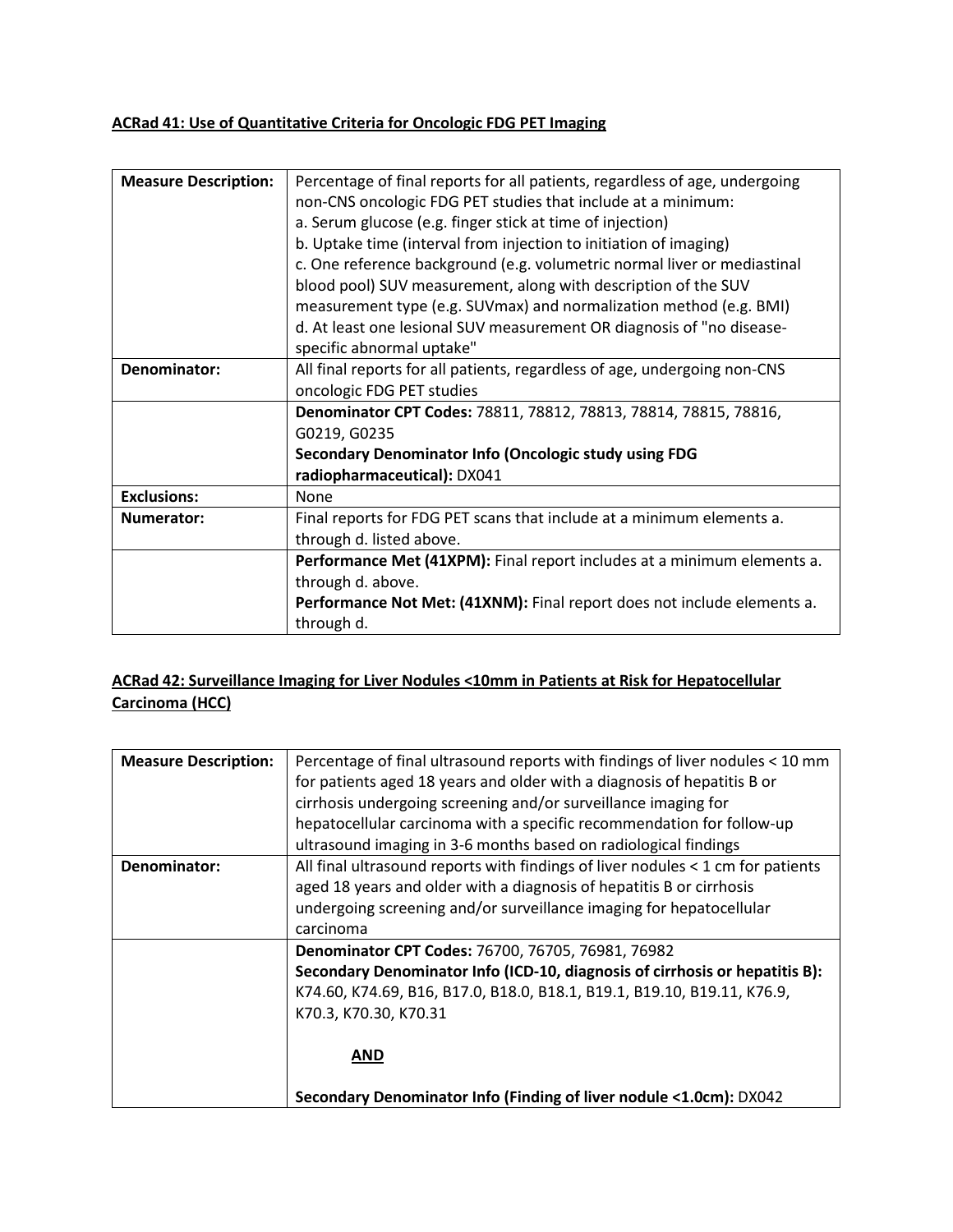|                    | (Example: K74.60 & DX042)                                              |
|--------------------|------------------------------------------------------------------------|
| <b>Exclusions:</b> | Patients with an active diagnosis or history of cancer                 |
| Numerator:         | Final ultrasound reports with a specific recommendation for follow-up  |
|                    | ultrasound imaging in 3-6 months                                       |
|                    | Performance Met (42XPM): Final report includes specific recommendation |
|                    | for follow-up ultrasound imaging in 3-6 months.                        |
|                    | Performance Not Met: (42XNM): Final report does not include specific   |
|                    | recommendation for follow-up ultrasound imaging in 3-6 months.         |

### **MEDNAX55: Use of ASPECTS (Alberta Stroke Program Early CT Score) for non-contrast CT Head performed for suspected acute stroke**

| <b>Measure Description:</b> | Percentage of non-contrast CT Head performed for suspected acute stroke |
|-----------------------------|-------------------------------------------------------------------------|
|                             | whose final reports include an ASPECTS value.                           |
| Denominator:                | All final reports for NCCT Head performed for suspected acute stroke.   |
|                             | <b>Denominator CPT Codes: 70450</b>                                     |
|                             | Secondary Denominator Info (Non-contrast CT head performed for          |
|                             | suspected acute stroke): MED55                                          |
| <b>Exclusions:</b>          | None                                                                    |
| Numerator:                  | Final reports for NCCT Head performed for suspected acute stroke that   |
|                             | include an ASPECTS value.                                               |
|                             | Performance Met: MEDNAX100A: Report includes an ASPECTS value.          |
|                             |                                                                         |
|                             | Performance Not Met: MEDNAX100F: Report does not include an ASPECTS     |
|                             | value.                                                                  |

# **MSN13: Screening Coronary Calcium Scoring for Cardiovascular Risk Assessment Including Coronary Artery Calcification Regional Distribution Scoring**

| <b>Measure Description:</b> | Percentage of patients, regardless of age, undergoing Coronary Calcium        |
|-----------------------------|-------------------------------------------------------------------------------|
|                             | Scoring who have measurable coronary artery calcification (CAC) with total    |
|                             | CACS and regional distribution scoring documented in the Final report.        |
| Denominator:                | All final reports for screening computed tomography, heart, without contrast  |
|                             | material, with quantitative evaluation of coronary calcium.                   |
|                             | <b>Denominator CPT Codes: 75571</b>                                           |
|                             | Secondary Denominator Info (CACS greater than zero): EE013                    |
| <b>Exclusions:</b>          | <b>None</b>                                                                   |
| Numerator:                  | Final reports with documentation that indicate the Coronary Artery Calcium    |
|                             | Score (CACS), including CACS regional reporting, was used to score that       |
|                             | patient's total calcium score and risk stratification. CACS is a tool for     |
|                             | cardiovascular risk assessment and typically the total calcium score and risk |
|                             | stratification is performed using this value. In addition to the total score, |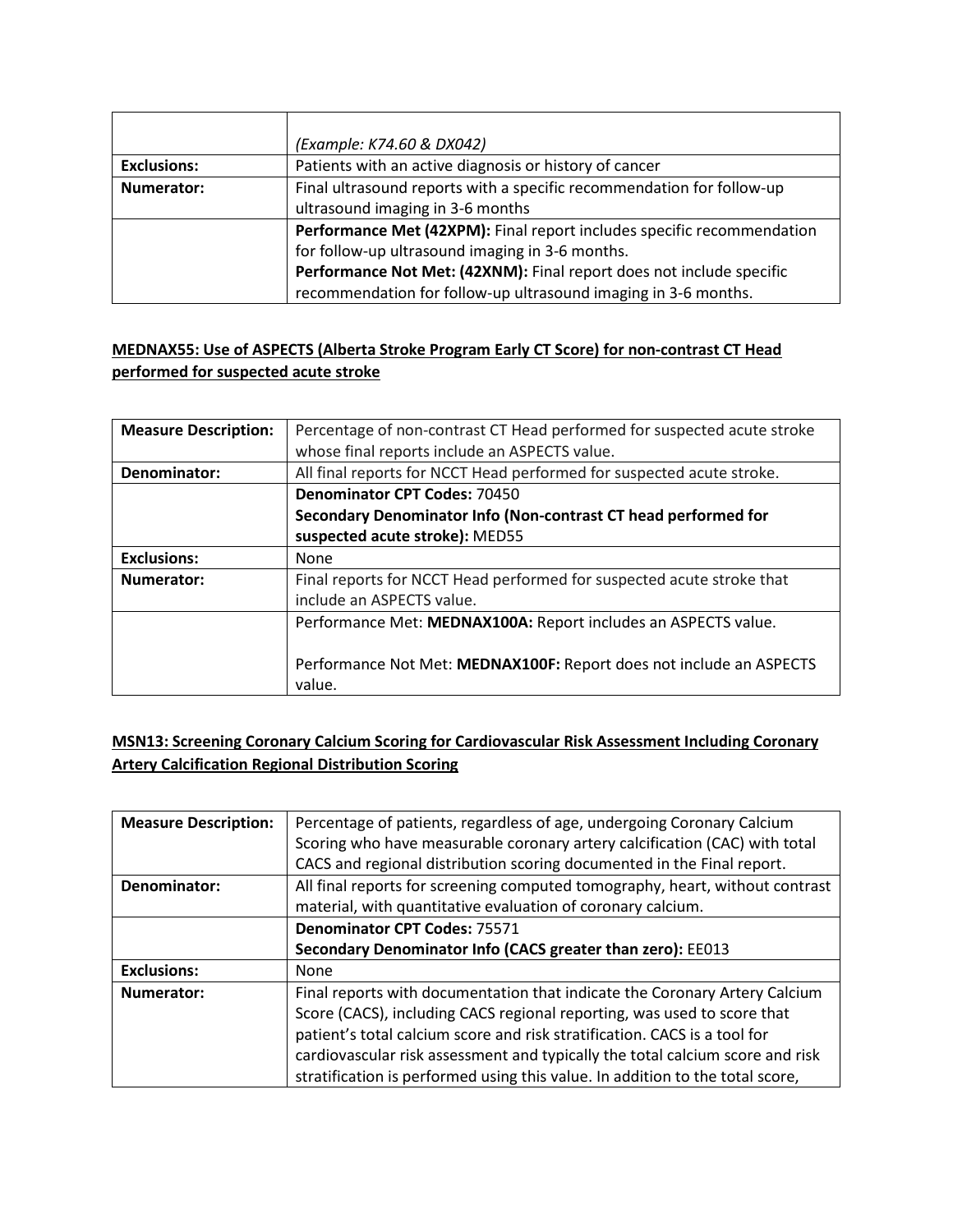| reporting regional CACS distribution, would provide meaningful and<br>prognostic information.                                                                               |
|-----------------------------------------------------------------------------------------------------------------------------------------------------------------------------|
| Performance Met: PM001: Clinician reported total CACS as well as the<br>regional CACS for each of these regions: the Left Main, LAD, LCx, RCA, and<br>PDA, in Final Report. |
| Performance Not Met: PNM01: Clinician reports only total CACS or fails to<br>report regional CACS for all five regions.                                                     |

## **MSN15: Use of Thyroid Imaging Reporting & Data System (TI-RADS) in Final Report to Stratify Thyroid Nodule Risk**

| <b>Measure Description:</b> | Percentage of patients, 19 years in age and older, undergoing ultrasound of     |
|-----------------------------|---------------------------------------------------------------------------------|
|                             | the neck with findings of thyroid nodule(s) whose reports include the TI-       |
|                             | RADS assessment.                                                                |
| Denominator:                | All final reports for use of TI-RADS to stratify thyroid nodules on patients 19 |
|                             | years of age or older.                                                          |
|                             | <b>Denominator CPT Codes: 76536</b>                                             |
|                             | Secondary Denominator Info (ICD-10 codes): E04.1, E04.2, E04.8, E05.20,         |
|                             | E05.21                                                                          |
| <b>Exclusions:</b>          | None                                                                            |
| <b>Numerator:</b>           | Final reports with positive findings of thyroid nodules and recommendations     |
|                             | for follow-up based on appropriate scoring and treatment protocols              |
|                             | according to the TI-RADS assessment.                                            |
|                             | Performance Met: PM004: Patients with thyroid nodules who are assigned a        |
|                             | TI-RADS Score and assessed and stratified with the recommendations per TI-      |
|                             | RADS documented in the final report.                                            |
|                             |                                                                                 |
|                             | Performance Not Met: PNM04: Patients with thyroid nodules without TI-           |
|                             | RADS Score or appropriate TI-RADS recommendations.                              |
|                             |                                                                                 |
|                             | Denominator Exception: PE004: Patients with co-morbidities with extremely       |
|                             | shortened life span and/or patients with a history of thyroid cancer, and/or    |
|                             | patients with multiple small nodules which do not meet assessment criteria      |
|                             | for TI-RADS assignment, and/or other reasons that exempt patients from          |
|                             | meeting assessment criteria for TI-RADS.                                        |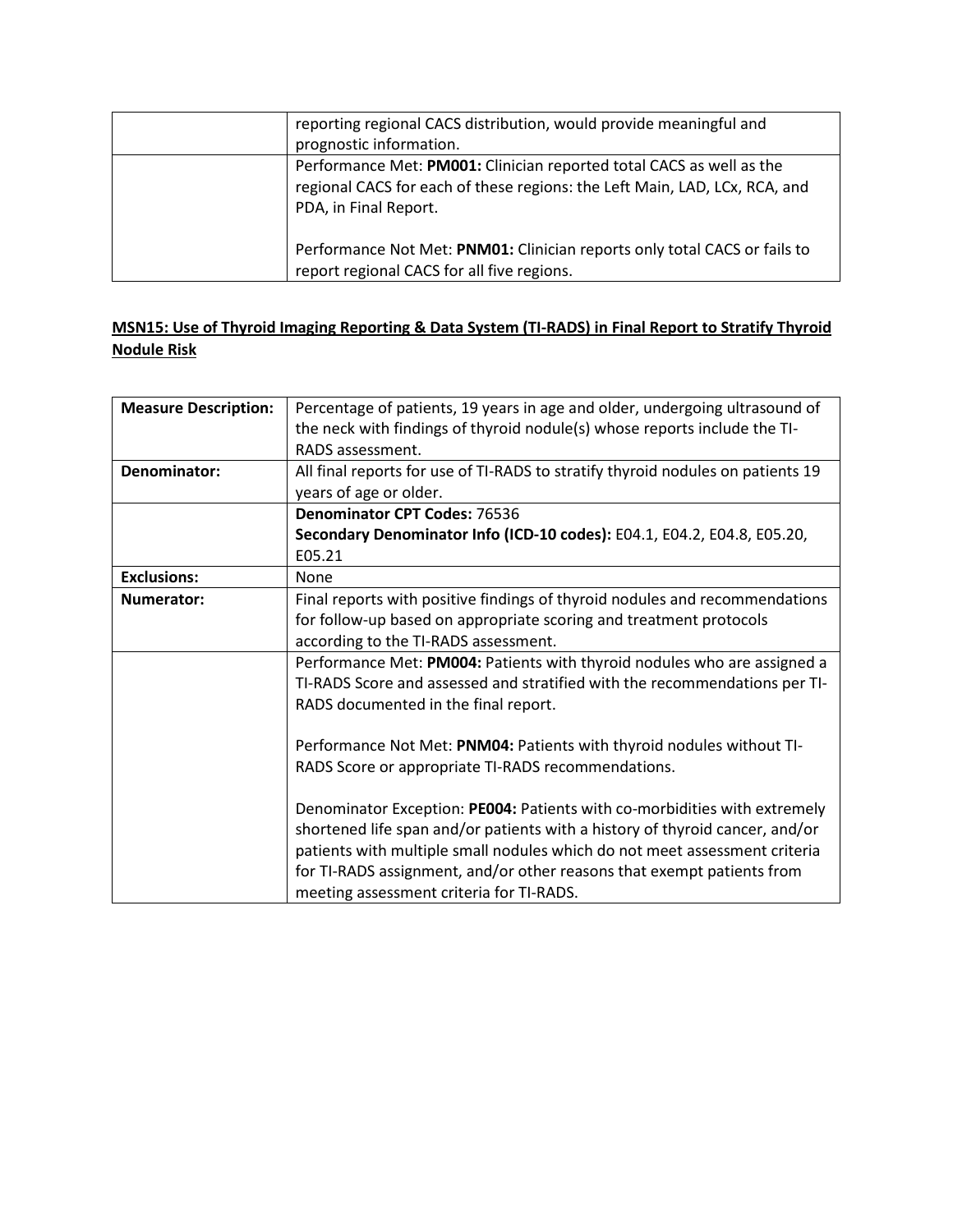# **MSN16: Screening Abdominal Aortic Aneurysm Reporting with Recommendations**

| <b>Measure Description:</b> | Percentage of patients, aged 50-years-old or older, who have had a             |
|-----------------------------|--------------------------------------------------------------------------------|
|                             | screening ultrasound for an abdominal aortic aneurysm with a positive          |
|                             | finding of abdominal aortic aneurysm (AAA), that have recognized clinical      |
|                             | follow-up recommendations documented in the final report and direct            |
|                             | communication of findings ≥5.5cm in size made to the ordering provider.        |
|                             | This population encompasses those 50 and older not covered by Medicare as      |
|                             | well as the Medicare one-time coverage for an ultrasound to screen for AAA.    |
| Denominator:                | All final reports for patients 50 years of age or older undergoing AAA         |
|                             | Screening ultrasound positive for a finding of AAA.                            |
|                             | <b>Denominator CPT Codes: 76076</b>                                            |
|                             | Secondary Denominator Info (Positive screening for AAA): EE014                 |
| <b>Exclusions:</b>          | None                                                                           |
| Numerator:                  | All final ultrasound screening reports positive for abdominal aortic aneurysm  |
|                             | with recommendations in accordance with the Society of Vascular Surgery        |
|                             | (SVS) Practice Criteria for AAA (https://www.jvascsurg.org/article/S0741-      |
|                             | 5214(17)32369-8/fulltext), or similar guidelines AND direct communication      |
|                             | made to the ordering provider for AAAs ≥ 5.5 cm in size. Observing             |
|                             | recognized clinical guidelines for appropriate follow-up minimizes mortality   |
|                             | risk and optimizes care.                                                       |
|                             | Performance Met: PM002: For AAA finding < 5.5 cm in size - Recognized,         |
|                             | standardized recommendations for follow-up of abdominal aortic aneurysm        |
|                             | (or recommendation of "no follow-up") according to Society of Vascular         |
|                             | Surgery Practice Criteria or similar guidelines (the source of the             |
|                             | recommendation must be identified) documented in Final Ultrasound Report       |
|                             | for all positive findings for AAA < 5.5 cm (e.g., follow-up ultrasound imaging |
|                             | studies needed or referral to specialist). If the recommendation is "no        |
|                             | follow-up" this is explicitly stated in the Final Report                       |
|                             |                                                                                |
|                             | Performance Met: PM102: For AAA finding ≥ 5.5 cm in size Recognized,           |
|                             | standardized recommendations for follow-up of abdominal aortic aneurysm        |
|                             | according to Society of Vascular Surgery Practice Criteria or similar          |
|                             | guidelines (the source of the recommendation must be identified)               |
|                             | documented in Final Ultrasound Report for all positive findings for AAA ≥ 5.5  |
|                             | cm (e.g., follow-up ultrasound imaging studies needed or referral to           |
|                             | specialist) AND Direct communication regarding AAA finding and                 |
|                             | recommendation was made to the ordering provider and documented                |
|                             |                                                                                |
|                             | Performance Not Met: PNM02: No recommendations for appropriate                 |
|                             | follow-up AND, if finding is ≥ 5.5 cm, no documentation of direct              |
|                             | communication.                                                                 |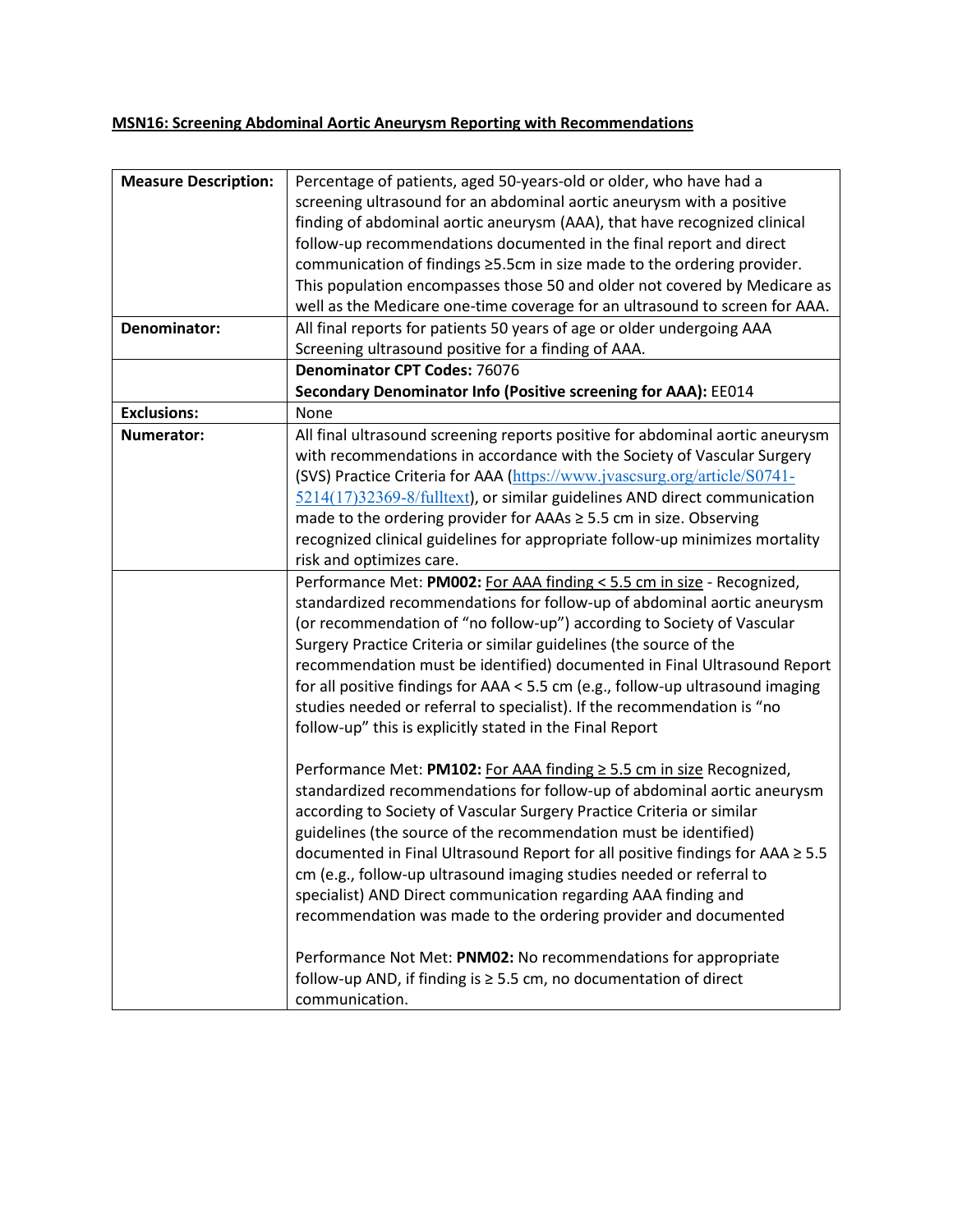# **QMM16: IVC Filter Management Confirmation**

| <b>Measure Description:</b> | Percentage of final reports for eligible exams where an IVC filter is present    |
|-----------------------------|----------------------------------------------------------------------------------|
|                             | and the radiologist included a statement of recommendation in the                |
|                             | Impression of the report for the treating clinician to:                          |
|                             | 1) Assess if there is a management plan in place for the patient's IVC filter,   |
|                             | and                                                                              |
|                             | 2) If there is no established management plan for the patient's IVC filter,      |
|                             | refer the patient to an interventional clinician on a nonemergent basis for      |
|                             | evaluation.                                                                      |
|                             |                                                                                  |
|                             | Eligible exams are limited to x-ray (XR), computed tomography (CT), and          |
|                             | computed tomography angiography (CTA) exams of the abdomen and/or                |
|                             | pelvis.                                                                          |
| Denominator:                | All final reports for XR, CT, and CTA of the abdomen and/or pelvis for           |
|                             | patients with an IVC filter in place.                                            |
|                             | Denominator CPT Codes: 74018, 74019, 74021, 74022, 74150, 74160,                 |
|                             | 74170, 74174, 74175, 74176, 74177, 74178, 72170, 72190, 72191, 72192,            |
|                             | 72193, 72194                                                                     |
|                             | Secondary Denominator Info (Final report documents IVC filter present):          |
|                             | EE016                                                                            |
| <b>Exclusions:</b>          | None                                                                             |
| Numerator:                  | Final reports for patients with an IVC filter in place that include a statement  |
|                             | in the impression by the radiologist recommending the treating clinician to:     |
|                             | 1) Assess if there is a management plan in place for the patient's IVC filter,   |
|                             | and                                                                              |
|                             | 2) If there is no established management plan for the patient's IVC filter,      |
|                             | refer the patient to an interventional clinician on a nonemergent basis for      |
|                             | evaluation.                                                                      |
|                             | Performance Met: PM016: Imaging report includes a documented statement           |
|                             | of recommendation by the radiologist in the Impression for the treating          |
|                             | clinician to: 1) assess if there is a management plan in place for the patient's |
|                             | IVC filter, and 2) if there is no established management plan for the patient's  |
|                             | IVC filter, refer the patient to an interventional clinician on a nonemergent    |
|                             | basis for evaluation.                                                            |
|                             |                                                                                  |
|                             | Performance Not Met: PNM16: Imaging report does not include a                    |
|                             | documented statement of recommendation by the radiologist in the                 |
|                             | impression for the treating clinician to: 1) assess if there is a management     |
|                             | plan in place for the patient's IVC filter, and 2) if there is no established    |
|                             | management plan for the patient's IVC filter, refer the patient to an            |
|                             | interventional clinician on a nonemergent basis for evaluation.                  |
|                             | Denominator Exception: PE016: Documentation that study was ordered for           |
|                             | the purpose of monitoring an IVC filter and/or documentation of medical          |
|                             | reason(s) for not entering statement of recommendation by the radiologist        |
|                             |                                                                                  |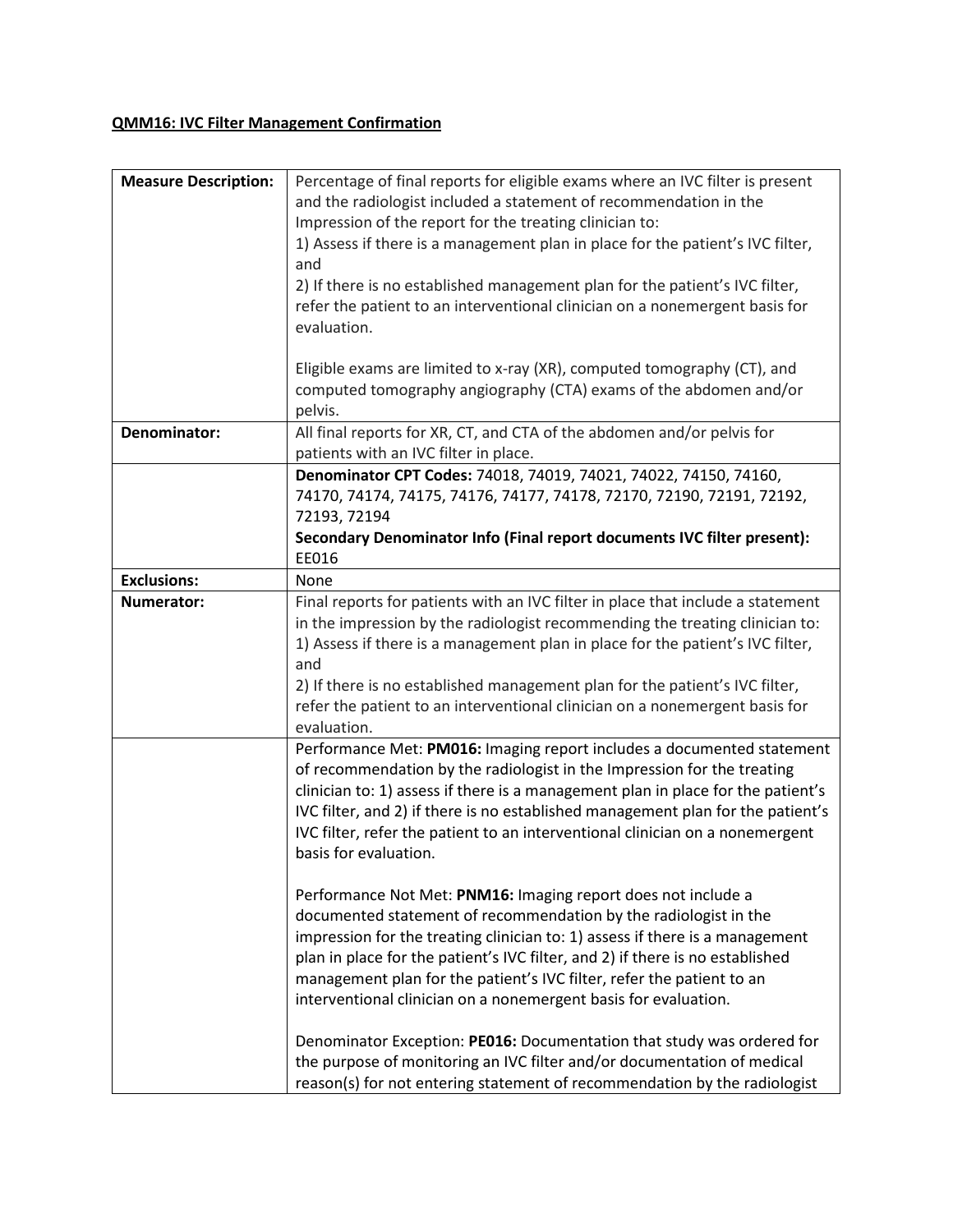| for IVC filter plan, such as patients with a limited life expectancy, other |
|-----------------------------------------------------------------------------|
| medical reason(s).                                                          |

## **QMM17: Appropriate Follow-up Recommendations for Ovarian-Adnexal Lesions using the Ovarian-Adnexal Reporting and Data System (O-RADS)**

| <b>Measure Description:</b> | The percentage of final reports for female patients receiving a transvaginal<br>ultrasound (US) examination of the pelvis (including |
|-----------------------------|--------------------------------------------------------------------------------------------------------------------------------------|
|                             |                                                                                                                                      |
|                             | transabdominal/transvaginal exams) where a clinically relevant lesion is                                                             |
|                             | detected, in which the radiologist describes the lesion using O-RADS Lexicon                                                         |
|                             | Descriptors and subsequently makes the correct clinical management                                                                   |
|                             | recommendation based on the O-RADS Risk Stratification and Management                                                                |
|                             | System.                                                                                                                              |
| Denominator:                | All final reports for US examination of the female pelvis performed                                                                  |
|                             | transvaginal with/without a transabdominal portion that have a clinically                                                            |
|                             | relevant lesion.                                                                                                                     |
|                             | <b>Denominator CPT Codes: 76830</b>                                                                                                  |
|                             | Secondary Denominator Info (ICD-10 codes): A56.11, C56.1, C56.2, C56.9,                                                              |
|                             | C79.00, C79.01, C79.02, C79.10, C79.11, C79.19, C79.2, C79.31, C79.32,                                                               |
|                             | C79.40, C79.49, C79.51, C79.52, C79.60, C79.61, C79.62, C79.70, C79.71,                                                              |
|                             | C79.72, C79.81, C79.82, C79.89, C79.9, D27.0, D27.1, D27.9, N70.01, N70.02,                                                          |
|                             | N70.03, N70.11, N70.12, N70.13, N70.91, N70.92, N70.93, N73.0, N73.1,                                                                |
|                             | N73.2, N73.3, N73.4, N73.5, N73.6, N73.8, N73.9, N74, N83.00, N83.01,                                                                |
|                             | N83.02, N83.10, N83.11, N83.12, N83.201, N83.202, N83.209, N83.291,                                                                  |
|                             | N83.292, N83.299, N83.311, N83.312, N83.319, N83.321, N83.322, N83.329,                                                              |
|                             | N83.331, N83.332, N83.339, N83.40. N83.41, N83.42, N83.511, N83.512,                                                                 |
|                             | N83.519, N83.521, N83.522, N83.529, N83.53, N83.6, N83.7, N83.8, N83.9,                                                              |
|                             | N88.8, N88.9, N99.83, R18.0, R18.8, R59.0                                                                                            |
| <b>Exclusions:</b>          | None                                                                                                                                 |
| Numerator:                  | Documented identification of clinically relevant lesion using appropriate O-                                                         |
|                             | RADS terminology AND subsequent recommendation of clinical                                                                           |
|                             | management according to O-RADS criteria.                                                                                             |
|                             | Performance Met: PM017: Clinically relevant lesion identified using O-RADS                                                           |
|                             | terminology with appropriate O-RADS score AND appropriate O-RADS                                                                     |
|                             | management recommendation made in the Final Report                                                                                   |
|                             |                                                                                                                                      |
|                             | Performance Not Met: PNM17: Clinically relevant lesion identified but O-                                                             |
|                             | RADS terminology OR O-RADS score OR O-RADS appropriate clinical                                                                      |
|                             | management, not made in the Final Report                                                                                             |
|                             |                                                                                                                                      |
|                             | Denominator Exception: PE017: Documentation of medical reason(s) for not                                                             |
|                             | documenting O-RADS score (such as, patients with a limited life expectancy,                                                          |
|                             | no positive finding of ovarian/adnexal mass(es), or if the cyst has ruptured).                                                       |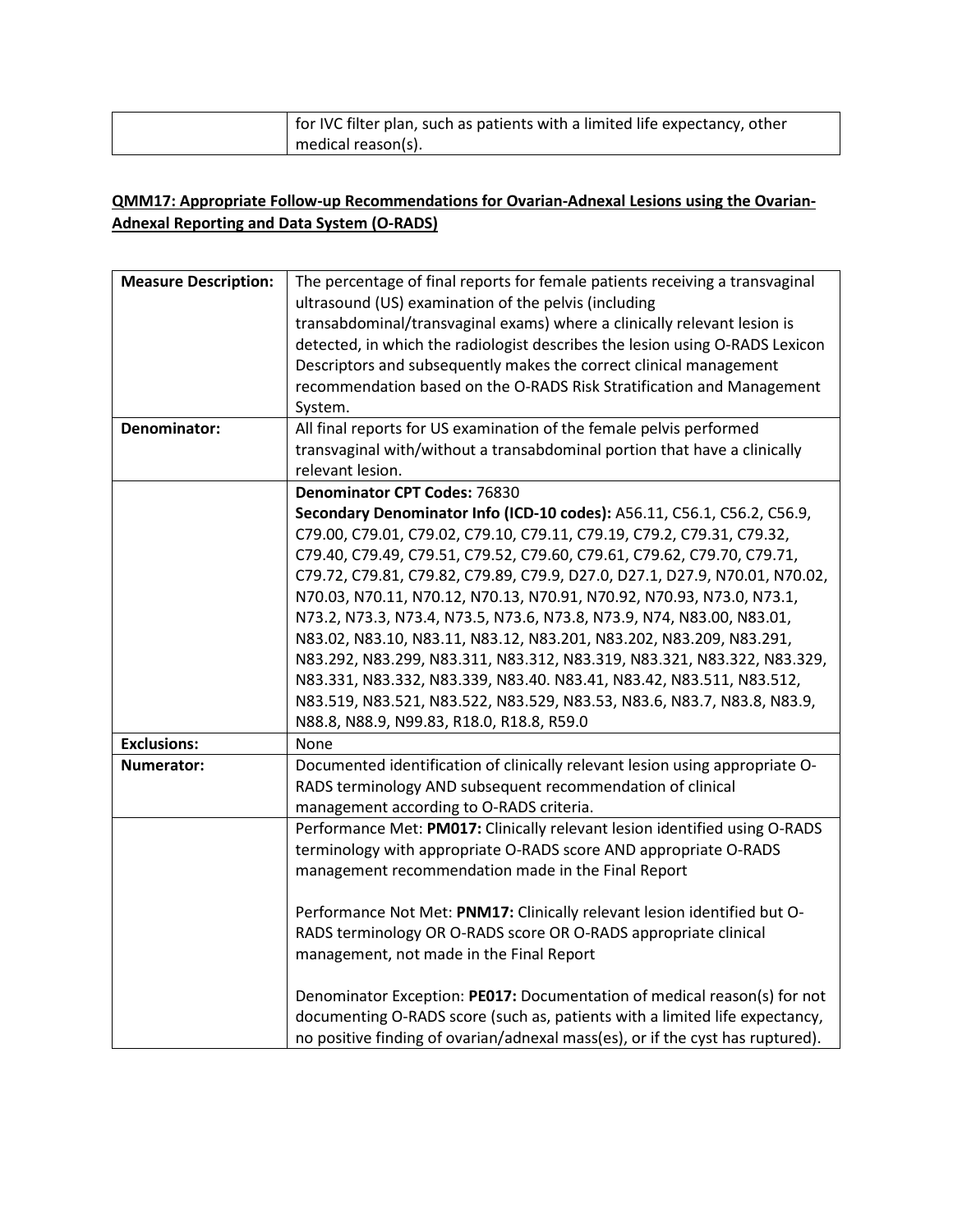# **QMM18: Use of Breast Cancer Risk Score on Mammography**

| <b>Measure Description:</b> | The percentage of final reports for screening mammograms which include        |
|-----------------------------|-------------------------------------------------------------------------------|
|                             | the patient's estimated numeric risk assessment based on a validated and      |
|                             | published model, and appropriate recommendations for supplemental             |
|                             | screening based on the patient's estimated risk, and documentation of the     |
|                             | source of recommendation.                                                     |
| Denominator:                | All final screening mammogram reports.                                        |
|                             | <b>Denominator CPT Codes: 77067</b>                                           |
|                             | Secondary Denominator Info (ICD-10 code): Z12.31                              |
| <b>Exclusions:</b>          | Patients with an active diagnosis of breast cancer, or history of breast      |
|                             | Cancer; Screening mammogram assigned a BIRADS 0: Incomplete; Women            |
|                             | who have a history of mastectomy.                                             |
| Numerator:                  | Final reports that include a documented calculated risk assessment number     |
|                             | based on one of the validated and published models from the list below AND    |
|                             | appropriate recommendation(s) for supplemental screening based on the         |
|                             | patient's estimated risk AND source of recommendation (Tyrer-Cuzick,          |
|                             | Modified Gail, etc).                                                          |
|                             |                                                                               |
|                             | Validated and Published Models - All eligible exams should include an         |
|                             | estimated risk number based on one of the validated and published models      |
|                             | for breast cancer risk estimation listed below:                               |
|                             | ○ Modified Gail, or                                                           |
|                             | O BRCAPRO, or                                                                 |
|                             |                                                                               |
|                             | O Tyrer-Cuzick (IBIS Tool), or                                                |
|                             | ○ Breast Cancer Surveillance Consortium (BCSC), or                            |
|                             | o National Cancer Institute's Breast Cancer Risk Assessment Tool, or          |
|                             | $\circ$ Claus model, or                                                       |
|                             | o Myriad (myRisk Management Tool)                                             |
|                             | Performance Met: PM018: Final report includes a documented calculated         |
|                             | risk assessment number based on one of the validated and published models     |
|                             | listed in the numerator instructions AND appropriate recommendations for      |
|                             | supplemental screening based on the patient's estimated risk AND source of    |
|                             | recommendation.                                                               |
|                             |                                                                               |
|                             | Performance Not Met: PNM18: Final report does not include a documented        |
|                             | calculated risk assessment number based on a validated and published          |
|                             | model, AND/OR if patient is at risk, appropriate recommendations for          |
|                             | supplemental screening based on the patient's estimated risk not              |
|                             | documented AND source of recommendation, reason not given.                    |
|                             |                                                                               |
|                             | Denominator Exception: PDE18: Documentation of medical reason(s) for not      |
|                             | documenting calculated risk assessment, such as patients with a limited life  |
|                             | expectancy, other medical reason(s) [such as patient's age is outside the age |
|                             | parameters employed by the validated/published risk model being used          |
|                             | (must state model being used)].                                               |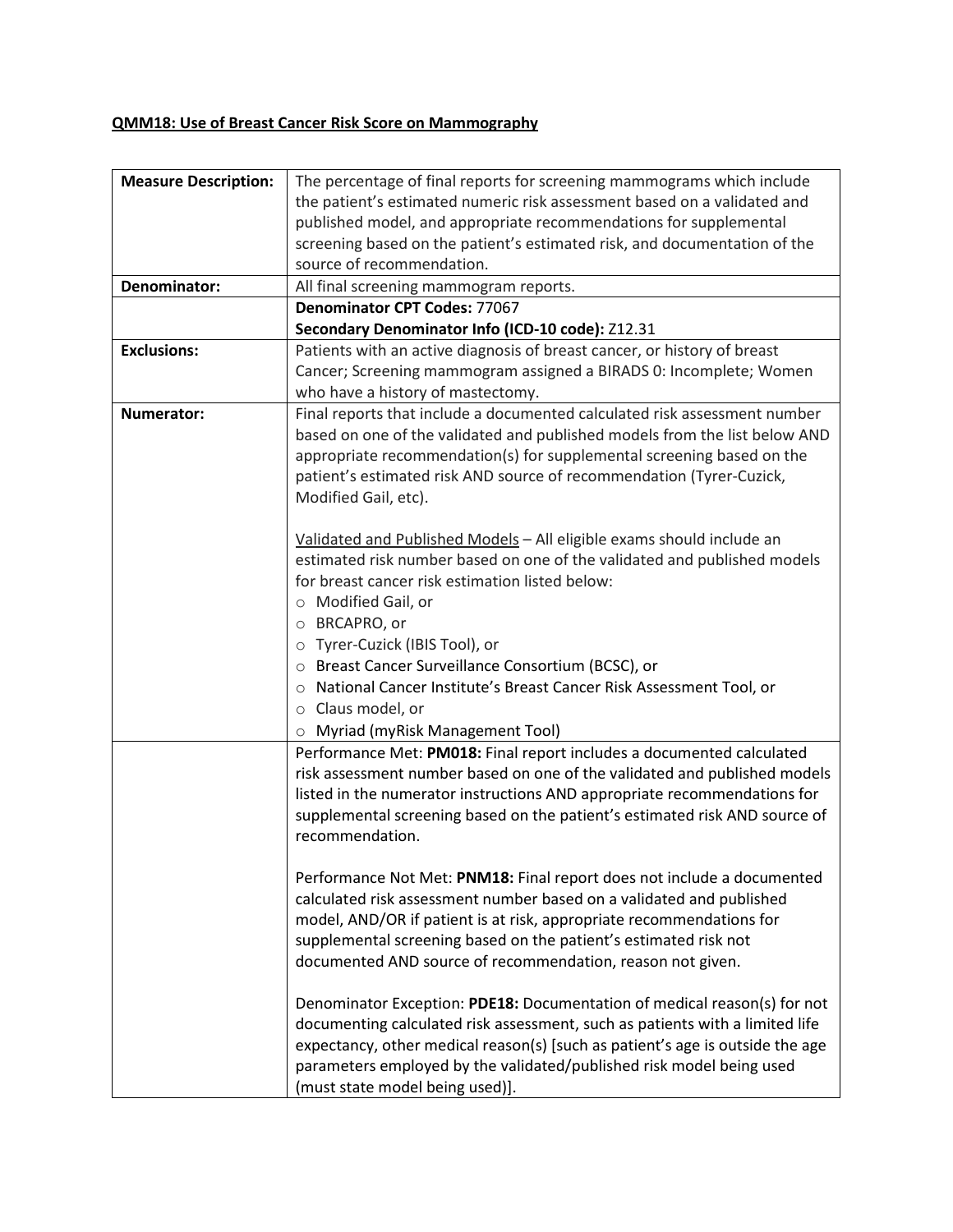## **QMM19: DEXA/DXA and Fracture Risk Assessment for Patients with Osteopenia**

| <b>Measure Description:</b> | All patients, aged 40-90 at time of service, who undergo DEXA scans for bone |
|-----------------------------|------------------------------------------------------------------------------|
|                             | density who have their FRAX score included in the final report.              |
| Denominator:                | All final reports for DEXA scans.                                            |
|                             | Denominator CPT Codes: 77080, 77081, 77085, 77086                            |
|                             | Secondary Denominator Info (ICD-10 codes): M85.8, M85.80, M85.811,           |
|                             | M85.812, M85.819, M85.821, M85.822, M85.829, M85.831, M85.832,               |
|                             | M85.839, M85.841, M85.842, M85.849, M85.851, M85.852, M85.859,               |
|                             | M85.861, M85.862, M85.869, M85.871, M85.872, M85.879, M85.88,                |
|                             | M85.89, M85.9                                                                |
| <b>Exclusions:</b>          | None                                                                         |
| <b>Numerator:</b>           | Final reports for all patients aged 40 to 90 on the date of service, with    |
|                             | documentation to indicate the patient's 10-year Fracture Risk (FRAX). The    |
|                             | bone density is reported, and additional demographic and risk factors are    |
|                             | assessed to determine the FRAX score for each patient.                       |
|                             | Performance Met: PM019: Final report includes a documented FRAX score in     |
|                             | the Physician's Dictated Report.                                             |
|                             |                                                                              |
|                             | Performance Not Met: PNM19: Final report does not include a documented       |
|                             | FRAX score in the Physician's Dictated Report.                               |
|                             |                                                                              |
|                             | Denominator Exception: PE019: Documentation of a patient reason why          |
|                             | final report does not include a documented FRAX score in the provider's      |
|                             | dictated report. Documentation must include ALL of the following to qualify  |
|                             | as an Exception:                                                             |
|                             | • Name of FRAX risk tool used by your institution/equipment                  |
|                             | • Specific reason patient does not meet the criteria to provide a FRAX score |
|                             | (ex: patient actively being treated for Osteopenia, patient's age,           |

## **QMM20: Opening Pressure in Lumbar Puncture**

| <b>Measure Description:</b> | Percentage of final reports for patients aged 18 or older which include   |
|-----------------------------|---------------------------------------------------------------------------|
|                             | documentation of opening pressure value obtained during lumbar puncture.  |
| Denominator:                | All final reports for lumbar puncture for patients aged 18 or older.      |
|                             | Denominator CPT Codes: 62270, 62328, 62272, 62329                         |
|                             | Secondary Denominator Info (ICD-10 codes): R56.9, G44.001, G44.009,       |
|                             | G44.011, G44.019, G44.021, G44.029, G44.031, G44.039, G44.041, G44.049,   |
|                             | G44.051, G44.059, G44.091, G44.099, G44.1, G44.201, G44.209, G44.211,     |
|                             | G44.219, G44.221, G44.229, G44.301, G44.309, G44.311, G44.319, G44.321,   |
|                             | G44.329, G44.40, G44.41, G44.51, G44.52, G44.53, G44.59, G44.81, G44.82,  |
|                             | G44.83, G44.84, G44.85, G44.89, R51, H53.141, H53.142, H53.143, H53.149,  |
|                             | R11.0, R11.2, R50.2, R50.81, R50.82, R50.83 R50.84, R50.9, R68.0, R68.83, |
|                             | M54.2, R11.11, A02.0, A02.1, A02.20, A02.21, A02.22, A02.23, A02.24,      |
|                             | A02.25, A02.29, A02.8, A02.9, A20.0, A20.1, A20.2, A20.3, A20.7, A20.8,   |